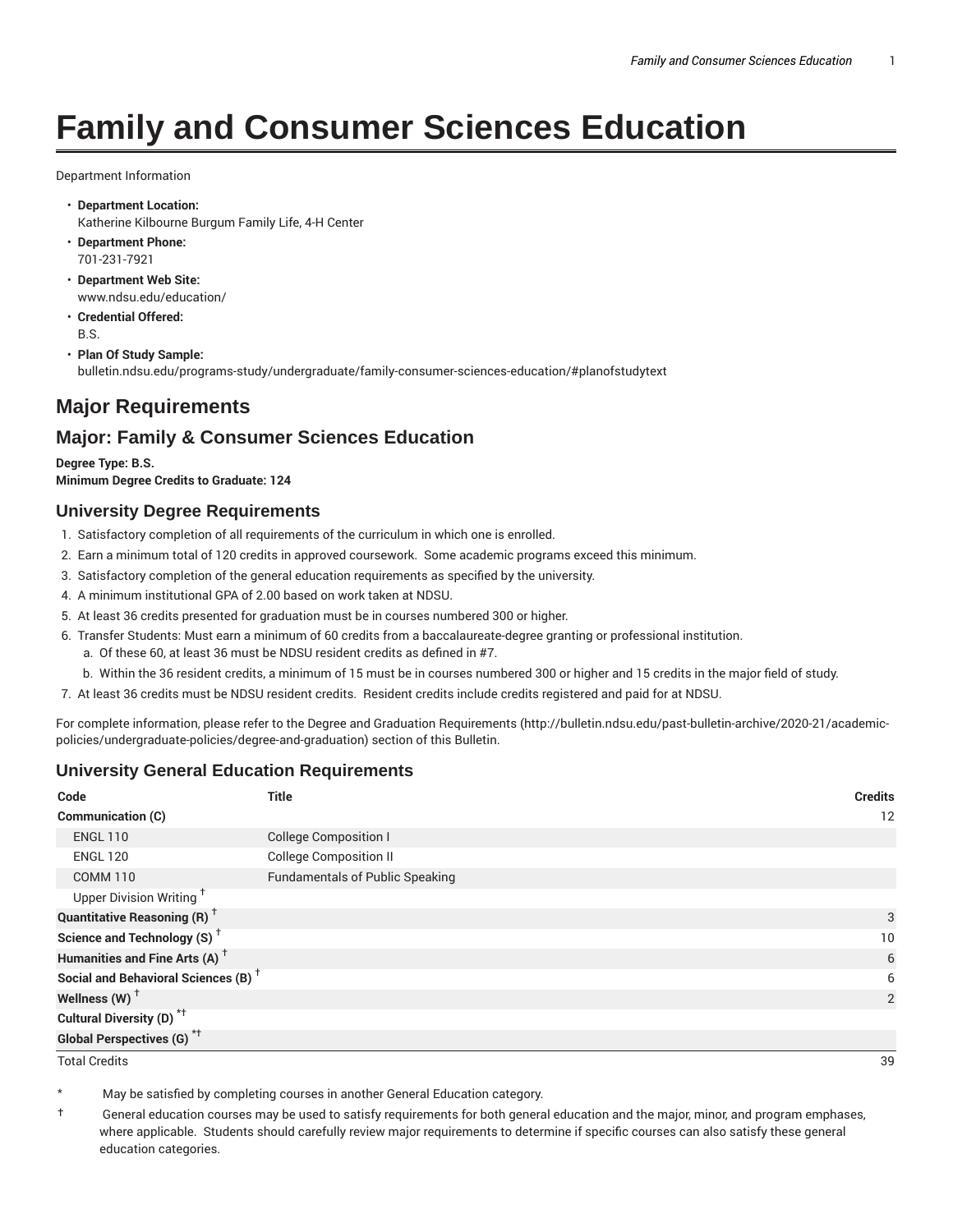• A list of university approved general education courses and administrative policies are available here (http://bulletin.ndsu.edu/past-bulletinarchive/2020-21/academic-policies/undergraduate-policies/general-education/#genedcoursestext).

## **Major Requirements**

The Family & Consumer Sciences Education Specialty requirements also includes those courses listed in the general education categories of Social & Behavioral Sciences and Science & Technology.

| Code                                                                 | Title                                                                                    | <b>Credits</b> |  |
|----------------------------------------------------------------------|------------------------------------------------------------------------------------------|----------------|--|
| <b>Family &amp; Consumer Sciences Education Requirements</b>         |                                                                                          |                |  |
| <b>CHEM 117</b>                                                      | Chemical Concepts and Applications (May satisfy general education category S)            | 3              |  |
| <b>CSCI 114</b>                                                      | Microcomputer Packages (May satisfy general education category S)                        | 3              |  |
| or CSCI 116                                                          | <b>Business Use of Computers</b>                                                         |                |  |
| <b>ENGL 358</b>                                                      | Writing in the Humanities and Social Sciences (May satisfy general education category C) | 3              |  |
| <b>PSYC 111</b>                                                      | Introduction to Psychology (May satisfy general education category B)                    | 3              |  |
| SOC 110                                                              | Introduction to Sociology (May satisfy general education category B)                     | 3              |  |
| <b>Teaching Specialty Requirements</b>                               |                                                                                          |                |  |
| <b>ADHM 155</b>                                                      | Apparel Construction and Fit                                                             | 3              |  |
| or ADHM 101                                                          | <b>Beginning Apparel Construction</b>                                                    |                |  |
| <b>ADHM 366</b>                                                      | <b>Textiles</b>                                                                          | 3              |  |
| ADHM 410                                                             | Dress in World Cultures                                                                  | 3              |  |
| or ADHM 486                                                          | Dress and Human Behavior                                                                 |                |  |
| <b>HDFS 186</b>                                                      | <b>Consumer and Society</b>                                                              | 3              |  |
| <b>HDFS 230</b>                                                      | Life Span Development                                                                    | 3              |  |
| or PSYC 250                                                          | Developmental Psychology                                                                 |                |  |
| <b>HDFS 242</b>                                                      | Couples, Marriages and Families                                                          | 3              |  |
| <b>HDFS 250</b>                                                      | Introduction to Research Methods in Human Development and Family Sciences                | 3              |  |
| <b>HDFS 275</b>                                                      | Diversity and Multiculturalism in Individual and Family Life                             | 3              |  |
| <b>HDFS 341</b>                                                      | <b>Parent-Child Relations</b>                                                            | 3              |  |
| <b>HDFS 357</b>                                                      | Personal and Family Finance                                                              | 3              |  |
| <b>HDFS 462</b>                                                      | Methods of Family Life Education                                                         | 3              |  |
| <b>H&amp;CE 469</b>                                                  | Housing Education and Issues                                                             | 3              |  |
| <b>HNES 200</b>                                                      | Principles of Nutrition (May satisfy general education category W)                       | 3              |  |
| <b>HNES 217</b>                                                      | Personal and Community Health                                                            | 3              |  |
| <b>HNES 261</b>                                                      | Food Selection and Preparation Principles                                                | 5              |  |
| & 261L                                                               | and Food Selection and Preparation Principles Laboratory                                 |                |  |
| Housing/Design/Consumer Education: Select one of the following:<br>3 |                                                                                          |                |  |
| ADHM 151                                                             | Design Fundamentals                                                                      |                |  |
| <b>ADHM 315</b>                                                      | History of Interiors I                                                                   |                |  |
| <b>ADHM 316</b>                                                      | History of Interiors II                                                                  |                |  |
| <b>Professional Education Requirements</b>                           |                                                                                          |                |  |
| <b>EDUC 321</b>                                                      | Introduction to Teaching                                                                 | 3              |  |
| <b>EDUC 322</b>                                                      | <b>Educational Psychology</b>                                                            | 3              |  |
| <b>EDUC 451</b>                                                      | Instructional Planning, Methods and Assessment                                           | 3              |  |
| <b>EDUC 486</b>                                                      | Classroom Management for Diverse Learners                                                | 3              |  |
| <b>EDUC 489</b>                                                      | Teaching Students of Diverse Backgrounds                                                 | 3              |  |
| <b>H&amp;CE 232</b>                                                  | Philosophy and Policy                                                                    | 3              |  |
| <b>H&amp;CE 467</b>                                                  | Advising Family, Career, and Community Leaders of America                                | 3              |  |
| <b>H&amp;CE 468</b>                                                  | Methods of Teaching Family and Consumer Sciences I: Techniques                           | 3              |  |
| <b>H&amp;CE 482</b>                                                  | Methods of Teaching Family and Consumer Sciences II: Professional Practices              | 3              |  |
| <b>H&amp;CE 483</b>                                                  | <b>Student Teaching Seminar</b>                                                          | 1              |  |
| <b>H&amp;CE 487</b>                                                  | <b>Student Teaching</b>                                                                  | 9              |  |
| <b>H&amp;CE 488</b>                                                  | <b>Applied Student Teaching</b>                                                          | 3              |  |
| <b>Total Credits</b>                                                 |                                                                                          | 105            |  |